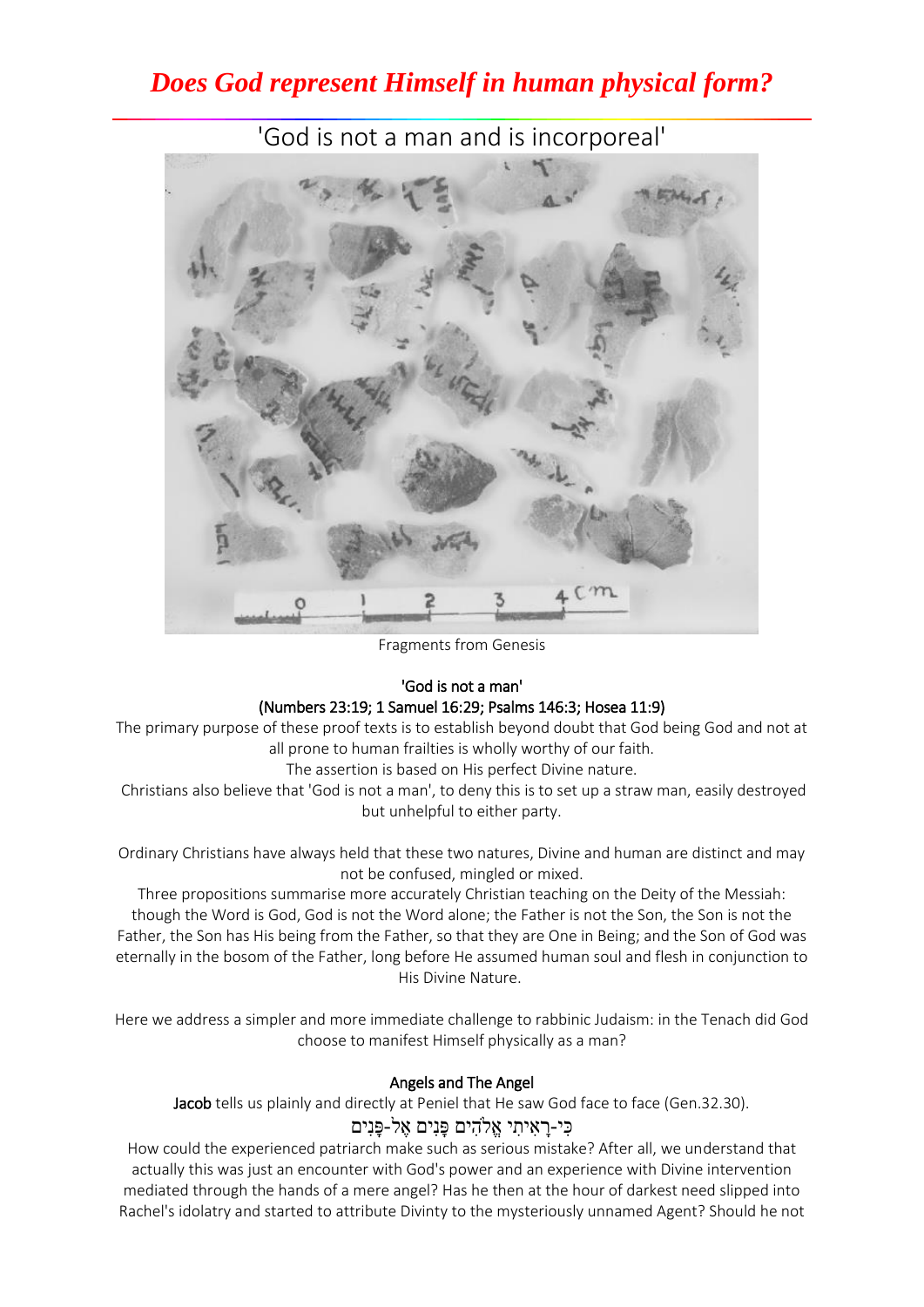have come clean, as he did when he saw Esau, bowing to the earth seven times, confessing that it was as though he had seen God, when he received Divine mercy through him?

# כִּי עַל-כֵּן רָ אִּיתִּי פָנֶיָך, כִּ רְ א ֹת פְנֵּי אֱֹלהִּים

Should be not have clarified his statement?

Instead he later compounds his error grievously by attributing the the same Angel, the power to 'redeem from all evil', a kinsman-redeemer (לֵּאֹ גַה (

and unique power to bless his progeny (Gen. 48.16). He does this alongside His blessing of the most High, his Shepherd and the Guardian of his fathers, implying a highly dangerous similarity. Doesn't Jacob need to spend some more time in the Yishuv?

Immediately after the circumcision of the whole nation, as Jehoshua enters the Promised Land, The Captain of the Lord's host encounters him outside Jericho.

Upon identifying his interlocutor, Jehoshua falls to his face on the ground, and worships this mysterious figure (Josh.5.14).

#### יִפֿל יְהוֹשָׁעַ אֱל-פַּנַיו אַרְצַה, וַיִּּשָׁתַּחוּ

Has Jehoshua still not learned the first principles of the 10 commandments?

## ֹלא-תִּשְתַחֲוֶה לָהֶם

Doesn't he recognise the intense danger of paying such strong reverence to a mere creature? Just after cleansing the nation, is he about to set an example that will lead to its defilement, as it falls into apostasy after his death in precisely the way he is now demonstrating? Instead or reproving Jehoshua, as occurs when ordinary angels or holy messengers are worshipped in the New Testament, this man reiterates the sacred words spoken to Moses at the foundation of the Exodus, at the thornbush. 'Take off your shoes from off your feet, for the ground on which you stand is sacred ground'. He then waited for Jeshoshua's compliance before continuing.

Then through this man's mouth, 'the LORD said unto Joshua', telling him, '*I* have given Jericho into thine hand', giving him detailed instructions on the very first conquest. Shouldn't someone have told the Captain of the Host not to play God?

When Gideon reasons with the Angel of the LORD, HaShem looks at him.

## וַיִּפֶן אֵּלָיו יהוה

Then the Angel says to Gideon, as Divine spokesman, 'have not I sent thee?'. The rehearsing the root of the sacred Name, out of the Angel's mouth come the words, 'Surely I will be with thee'

#### וַי ֹאמֶר אֵּלָיו יהוה, כִּי אֶהְיֶה עִּמְָך

Had no one explained to Gideon's instructor how dangerous it is to worship angels? Gideon begins to be lead astray, forgetting his rabbinic instruction, and taking the Angel himself as the interlocutor, he says,

'And he said unto him, If now I have found grace in thy sight, then shew me a sign that thou talkest with me.'

Gideon plainly confuses the Angel with the One Who speaks through him - what a rookie! He goes on to pile error on error.

'Depart not hence, I pray thee, until I come unto thee, and bring forth my present, and set it before thee.'

Has He really been induced to think a created being should receive an offering? To our astonishment and horror, without any qualification, the Angel encourages this apparent idolatry, ' I will tarry until thou come again.'

Is this an angel of light or of darkness?

Then after miraculously endorsing the offering, the angel of the LORD departed out of his sight. Not only had the angel sat by an oak, Gideon only then perceives he was indeed not just an

extraordinary man.

Why did the Angel speak as God, allow Gideon to conflate Him with Deity, to offer sacrifices *before* him and then sanction them?

Manoah's wife and then both together met with a 'man of God' with a very terrible countenance. He commands them that Samson be a lifelong Nazarite.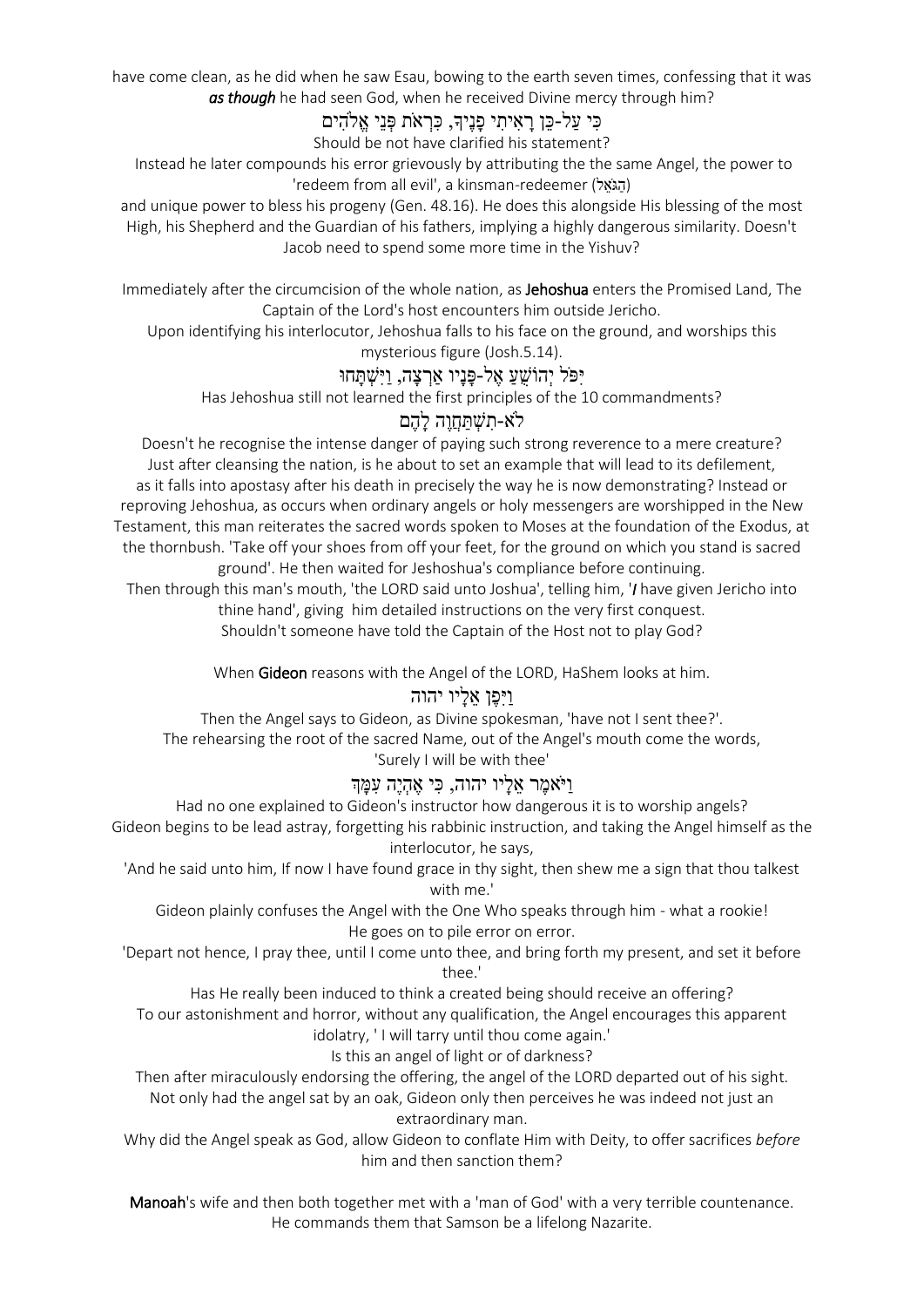He warns Manoah to dedicate his sacrifice to no other than HaShem. 'Thou must offer it unto the 'LORD. For Manoah knew not that he was an angel of the LORD. He properly distinguishes himself from the LORD and refuses to disclose his name, when Manoah proposes to honour him.

Why then when the offering is made, does the angel spoil everything?

'The angel of the LORD ascended *in the flame* of the altar' not as an observer, but not as a participant. Manoah and his wife look on, both fall on their faces to the ground.

Then Manoah draw the wholly inappropriate, idolatrous and completely needless conclusion, 'We have *seen* God', or more emphatically, '*God* we have seen'.

אלהים ראינוּ

Will someone please give this troubled man a copy of Moreh Nebuchim?

#### Visions of the Most High - *as a man*.

'I beheld till the thrones were cast down, and the Ancient of days did sit, whose garment was white as snow, and the hair of his head like the pure wool: his throne was like the fiery flame, and his wheels as burning fire.'

*The Messiah too is brought before this human form, albeit in a vision.*

'I saw in the night visions, and, behold, one like the Son of man came with the clouds of heaven, and came to the Ancient of days, and they brought him near before him.

And there was given him dominion, and glory, and a kingdom, that all people, nations, and languages, should serve him: his dominion is an everlasting dominion, which shall not pass away, and his kingdom that which shall not be destroyed.'

Daniel 7.9, 13-4

God chooses to manifest Himself to Daniel in the night visions in human form. The Messiah presented before Him, the very human 'Son of man' (but *after* his assuming human nature), is designated to receive all glory, authority and everlasting dominion.

'And the kingdom and dominion, and the greatness of the kingdom under the whole heaven, shall be given to the people of the saints of the most High,

whose kingdom is an everlasting kingdom, and all dominions shall serve and obey him.' v.27 After the judgement of the Usurper, the most High assumes uncontested and absolute rule.

#### Here is the Lord who holds the plumbline of humanity, *as a man*.

'Thus He showed me; and, behold, the Lord stood beside/upon a wall made by a plumbline, with a plumbline in His hand.'

Amos 7.7

#### Visions of the Third Temple

'I saw also the Lord sitting upon a throne, high and lifted up, and his train filled the temple. Above it stood the seraphims: each one had six wings; with twain he covered his face, and with twain he covered his feet, and with twain he did fly. And one cried unto another, and said, Holy, holy, holy, is the LORD of hosts: the whole earth is full of his glory.'

Isa.6. 1b-3

The One seated on the throne, between the burning Seraphim, is worshipped as HaShem. In Ezekiel's opening vision four cherubim, angels of the presence, also surround a throne,

'And above the firmament that was over their heads was the likeness of a throne, as the appearance of a sapphire stone: and upon the likeness of the throne was the likeness as the appearance of a man above upon it.

And I saw as the colour of amber, as the appearance of fire round about within it, from the appearance of his loins even upward, and from the appearance of his loins even downward, I saw as it were the appearance of fire, and it had brightness round about.'

Ezek. 1.26-7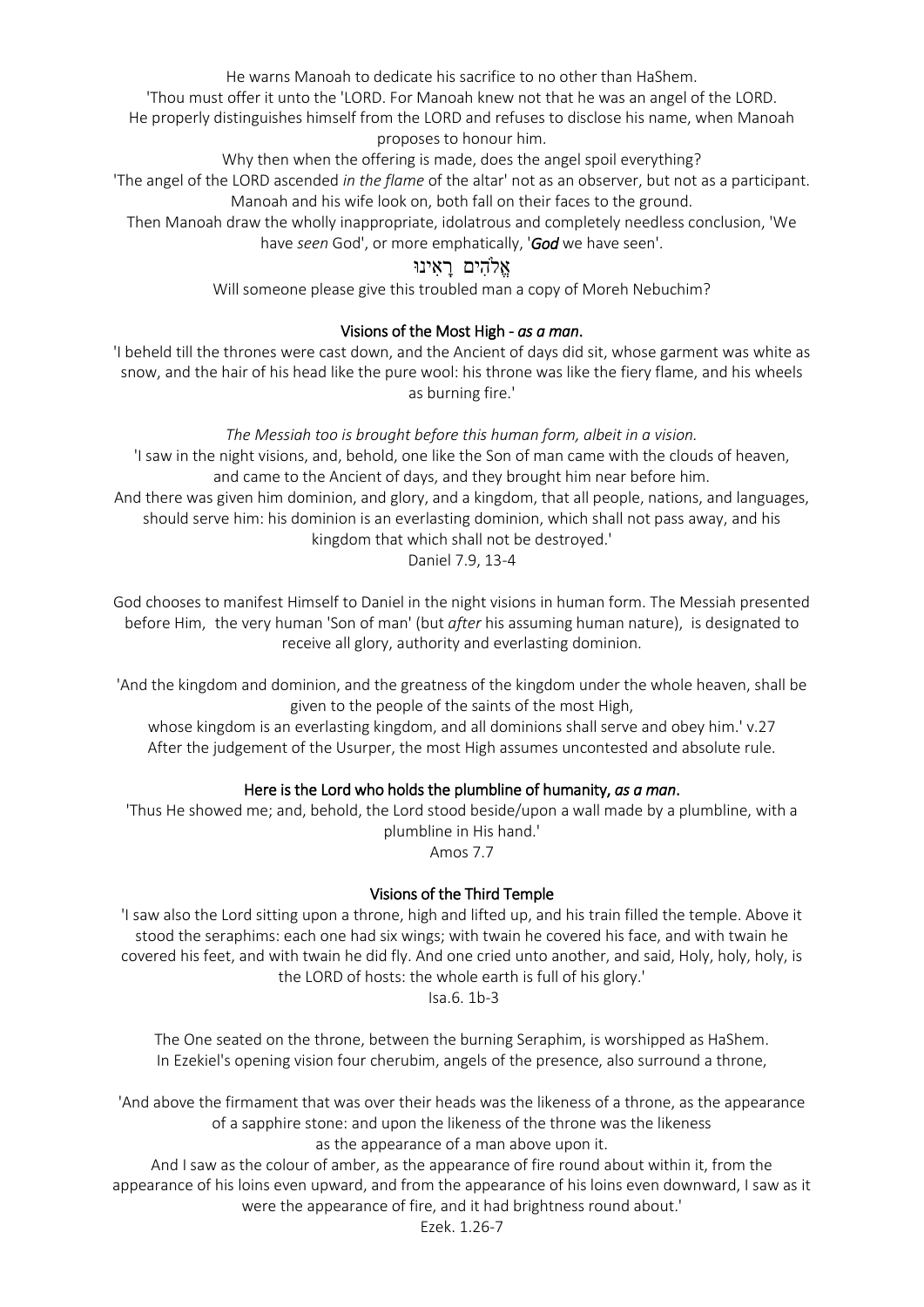Upon the throne is an unmistakeably human figure, which Ezekiel identifies, 'This was the appearance of the likeness of the glory of the LORD.' v.28

#### הּוא מַרְ אֵּה דְמּות כְבֹוד-יהוה

#### Who else is entitled to sit on the only seat in the Temple? The High Priest of Aaron's line - a King?

'Even he shall build the temple of the LORD; and he shall bear the glory, and shall sit and rule upon his throne; and he shall be a priest upon his throne: and the counsel of peace shall be between them both.' Zech. 6.13

#### Who is the King then? One Lord or two?

'Behold, the days come, saith the LORD, that I will raise unto David a righteous Branch, and a King shall reign and prosper, and shall execute judgment and justice in the earth. In his days Judah shall be saved, and Israel shall dwell safely: and this is his name whereby he shall be called, THE LORD OUR RIGHTEOUSNESS.'

Jer.23. 5-6

What is the Name of the Holy One to Whom alone the everlasting gates of glory will bow? 'Who is this King of glory? The LORD strong and mighty, the LORD mighty in battle.' Ps 24:8

> 'For the LORD is our defence; and the Holy One of Israel is our king.' Ps 89:18

> *['So likewise the Father is Lord, the Son Lord, and the Holy Spirit Lord;](http://www.strateias.org/athanasian.htm) [And yet they are not three Lords but one Lord.'](http://www.strateias.org/athanasian.htm)*

The patriarchs had many experiences when HaShem 'appeared' to them. some were or may have been in visions (Ge 12.7; 15; Ge 26.2; Gen. 28.13, Ge 48.3). In them HaShem seems to manifest Himself in human form: 'LORD stood above the ladder at Bethel' Gen. 28.13

However most significantly of all, there were other more immediate experiences of God. Real time personal experiences of HaShem in human form

The nobles of Israel were privileged to have a glimpse of God's glory, from 'under His feet'. This was not a communal trance, but a communal banquet.

'And they saw the God of Israel: and there was under his feet as it were a paved work of a sapphire stone, and as it were the body of heaven in his clearness.

And upon the nobles of the children of Israel he laid not his hand: also they saw God, and did eat and drink.'

#### Ex. 24.10-1

'And when Abram was ninety years old and nine, the LORD appeared to Abram, and said unto him, I am the Almighty God; walk before me, and be thou perfect.

...And Abram fell on his face: and God talked with him'

Gen. 17.1,3

The chapter that follows contains a detailed, intimate and vital dialogue between the Most High and His friend (2Ch 20.7, Isa 41.8).

There are multiple strong indications that the interaction between Abraham and God was via a human manifestation,

Abraham falls on his face before Him twice, laughs, pleads and reasons with his interlocutor as an